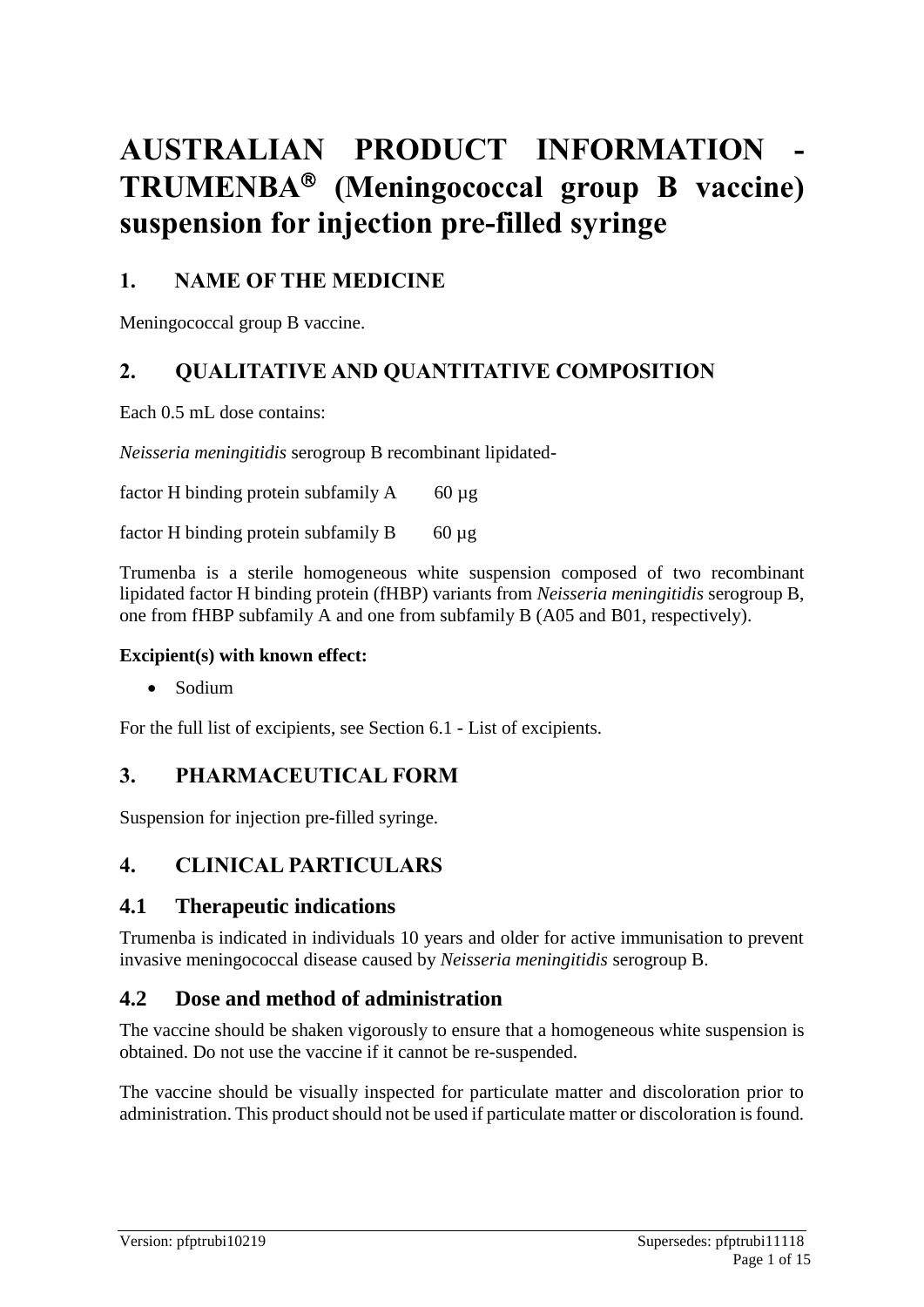### **Dosage**

Standard schedule for routine immunisation: 2 doses (0.5 ml each) administered at 0 and 6 months.

Schedule for individuals at increased risk of invasive meningococcal disease: 2 doses (0.5 ml each) administered at least 1 month apart, followed by a third dose at least 4 months after the second dose.

The choice of dosing schedule may depend on the risk of exposure and the patient's susceptibility to meningococcal B disease.

#### **Method of administration**

For intramuscular injection only. The preferred site for injection is the deltoid muscle of the upper arm.

Separate injection sites and different syringes must be used if more than one vaccine is administered at the same time.

Each pre-filled syringe is for single use in one patient only. Discard any residue.

Trumenba is not interchangeable with other meningococcal group B vaccines due to different vaccine compositions, age indications and dosing schedules.

# **4.3 Contraindications**

- Hypersensitivity to the active substances or to any of the excipients contained in the vaccine.(see Section 6.1 – List of Excipients)
- Severe allergic reaction (e.g., anaphylaxis) after any previous dose of Trumenba or to any component of this vaccine.

# **4.4 Special warnings and precautions for use**

As with all injectable vaccines, appropriate medical treatment and supervision should always be readily available in case of a rare anaphylactic event following the administration of the vaccine.

Do not inject intravenously, intradermally, or subcutaneously.

As with other injectable vaccines, syncope (fainting) can occur in association with administration of Trumenba. Procedures should be in place to avoid injury from fainting.

As with any intramuscular vaccine, Trumenba should be given with caution to individuals with thrombocytopenia or any coagulation disorder or to those receiving anticoagulant therapy, unless the potential benefit clearly outweighs the risk of administration.

There are no data on the use of Trumenba in immunocompromised individuals. Immunocompromised individuals, including individuals receiving immunosuppressant therapy, may have a diminished immune response to Trumenba.

Persons with certain complement deficiencies and persons receiving treatment that inhibits terminal complement activation (for example, eculizumab) are at increased risk for invasive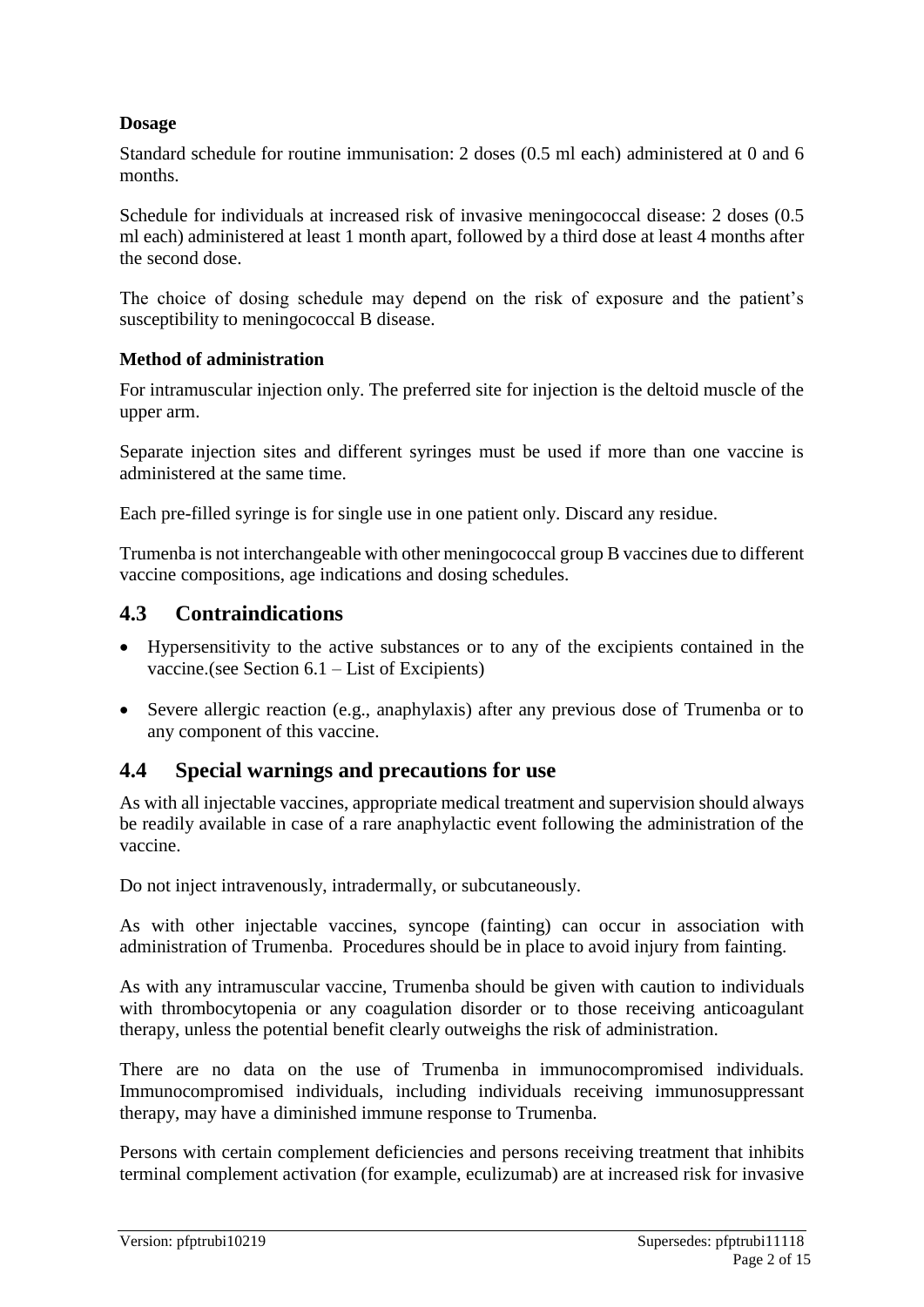disease caused by *Neisseria meningitidis* serogroup B even if they develop antibodies following vaccination with Trumenba.

As with any vaccine, vaccination with Trumenba may not protect all vaccine recipients.

#### **Use in the elderly**

Trumenba has not been studied in adults older than 65 years of age.

#### **Paediatric use**

The safety and efficacy of Trumenba in children below the age of 10 years of age has not been established. In a clinical study, 90% of infants less than 12 months of age who were vaccinated with a reduced dosage formulation had fever.

#### **Effects on laboratory tests**

No data available.

### **4.5 Interactions with other medicines and other forms of interactions**

Trumenba can be given concomitantly with any of the following vaccines: Reduced Diphtheria Toxoid, Tetanus Toxoid, Acellular Pertussis and Inactivated Poliovirus Vaccine (dTaP-IPV), Quadrivalent Human Papillomavirus vaccine (HPV4), Meningococcal Serogroups A, C, Y, W conjugate vaccine (MnACWY) and Tetanus Toxoid, Reduced Diphtheria Toxoid and Acellular Pertussis Vaccine Adsorbed (Tdap).

Do not mix Trumenba with other vaccines or products in the same syringe.

Individuals with impaired immune responsiveness due to the use of immunosuppressive therapy (including irradiation, corticosteroids, antimetabolites, alkylating agents, and cytotoxic agents) may not respond optimally to active immunisation with Trumenba.

### **4.6 Fertility, pregnancy and lactation**

#### **Effects on fertility**

Rabbits given 4 x 200 μg doses of Trumenba (2-week intervals between doses) did not show harmful effects with respect to fertility in females. Trumenba has not been evaluated for impairment of fertility in males.

#### **Use in pregnancy – Pregnancy Category B1**

Reproduction studies performed in female rabbits given 4 x 200 μg doses of Trumenba (2 week intervals between doses) revealed no evidence of harm to the fetus.

There are no data from the use of Trumenba vaccine in pregnant women and because animal reproductive studies are not always predictive of the human response, this vaccine should be used during pregnancy only if clearly needed.

#### **Use in lactation**

It is unknown whether Trumenba is excreted in human milk.

Trumenba should only be used during breast-feeding when the possible advantages outweigh the potential risks.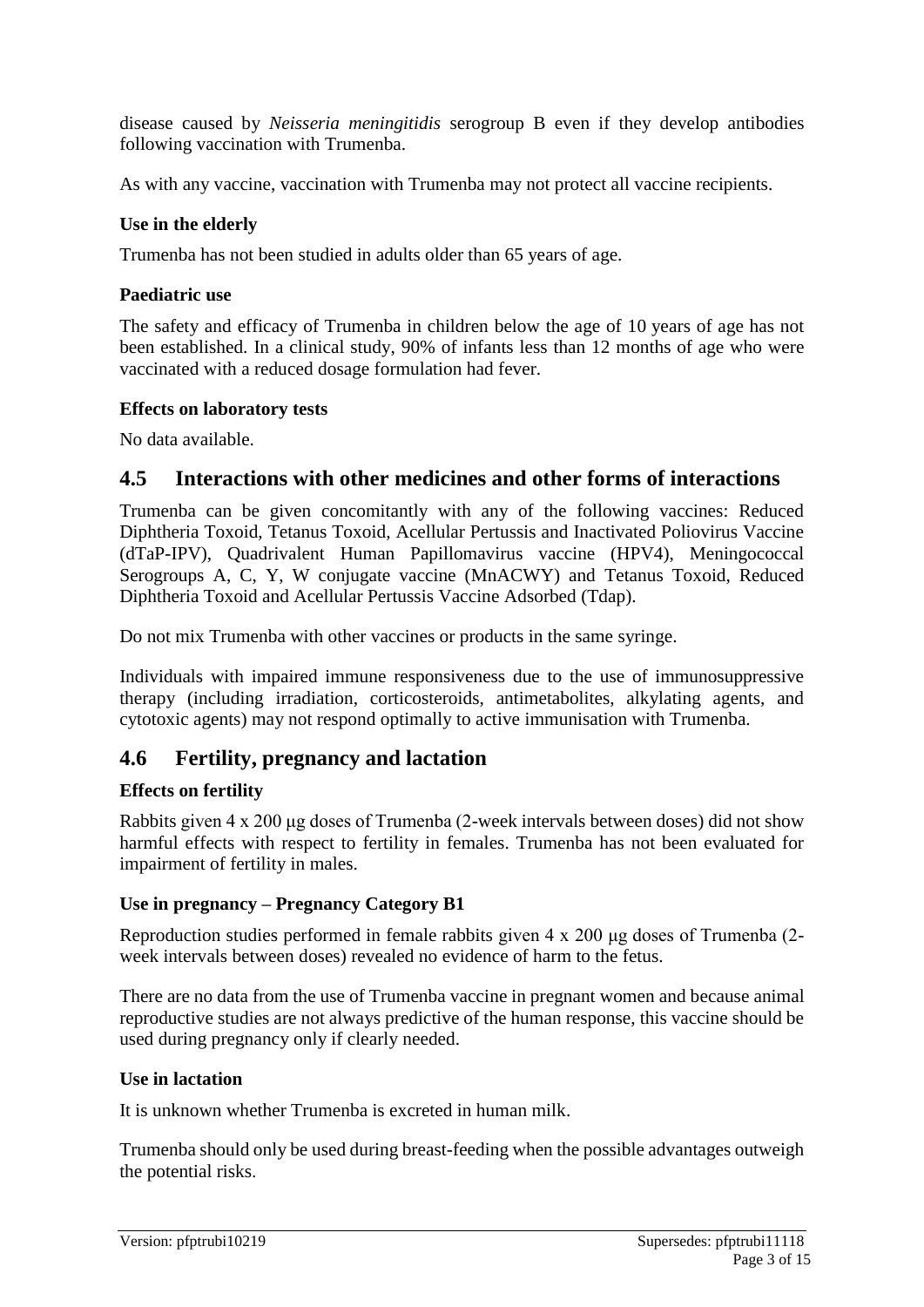# **4.7 Effects on ability to drive and use machines**

Trumenba has no or negligible influence on the ability to drive and use machines.

# **4.8 Adverse effects (undesirable effects)**

The safety of Trumenba was investigated in 11 completed clinical studies that enrolled a total of 20,803 subjects, of which 15,294 subjects (aged 10 years and older) received at least one dose of Trumenba administered alone or concomitantly with a licensed vaccine and 5509 control subjects received either saline alone, a licensed vaccine alone, or saline and a licensed vaccine. The most common adverse reactions observed were injection site pain, redness and swelling at the vaccination site, headache, fatigue, chills, diarrhoea, muscle pain, joint pain and nausea.

Adverse reactions reported in clinical studies are listed in this section per system organ class, in decreasing order of frequency and seriousness. The frequency is defined as follows: very common ( $\geq 1/10$ ), common ( $\geq 1/100$  to  $\leq 1/10$ ), uncommon ( $\geq 1/1,000$  to  $\leq 1/100$ ), rare ( $\geq$  $1/10,000$  to  $< 1/1,000$ , very rare  $(< 1/10,000)$ , not known (cannot be estimated from available data).

Nervous system disorders Very Common: Headache

Gastrointestinal disorders

Very Common: Diarrhoea; nausea Common: Vomiting

Musculoskeletal and connective tissue disorders Very Common: Myalgia; arthralgia

General disorders and administration site conditions Very Common: Chills; fatigue; erythema, swelling and pain at injection site Common: Pyrexia ( $\geq 38^{\circ}$ C)

Table 1 below presents the percentages of subjects reporting local and systemic adverse reactions within 7 days after any vaccination in the two pivotal Phase 3 studies.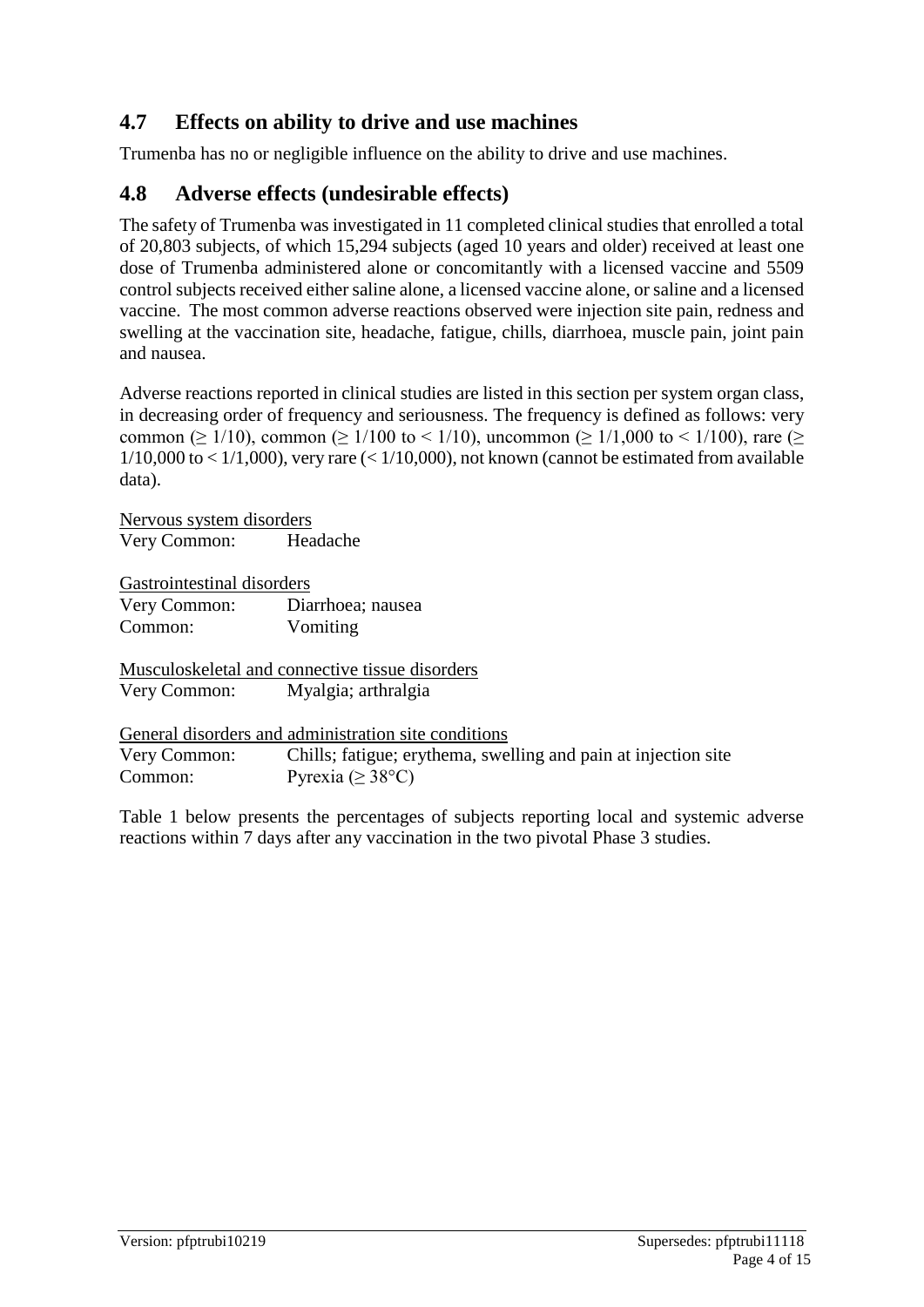|                                                                                                                                                                                                                                  | <b>B1971009</b>                    | <b>B1971016</b>                  |                         |                              |
|----------------------------------------------------------------------------------------------------------------------------------------------------------------------------------------------------------------------------------|------------------------------------|----------------------------------|-------------------------|------------------------------|
| <b>Local Reactions/Systemic Events</b>                                                                                                                                                                                           | rLP2086 (Lots 1-3)<br>$N^a = 2686$ | <b>HAV/Saline</b><br>$N^a = 893$ | rLP2086<br>$N^a = 2438$ | <b>Saline</b><br>$N^a = 808$ |
|                                                                                                                                                                                                                                  | $\%$                               | $\%$                             | $\frac{0}{0}$           | $\%$                         |
| Pain at injection site                                                                                                                                                                                                           | 92.6                               | 58.8                             | 89.6                    | 18.2                         |
| Redness at injection site                                                                                                                                                                                                        | 24.1                               | 2.4                              | 22.0                    | 1.0                          |
| Swelling at injection site                                                                                                                                                                                                       | 27.4                               | 2.9                              | 25.1                    | 1.0                          |
| Fever $(\geq 38.0^{\circ}C)^{b, c, d}$                                                                                                                                                                                           | 9.8                                | 5.2                              | 4.4                     | 1.7                          |
| Vomiting                                                                                                                                                                                                                         | 6.9                                | 4.6                              | 5.3                     | 4.6                          |
| Diarrhea                                                                                                                                                                                                                         | 19.5                               | 20.9                             | 20.4                    | 19.6                         |
| Headache                                                                                                                                                                                                                         | 67.1                               | 53.4                             | 59.1                    | 48.4                         |
| Fatigue                                                                                                                                                                                                                          | 65.5                               | 50.8                             | 64.6                    | 50.9                         |
| Chills                                                                                                                                                                                                                           | 36.3                               | 25.4                             | 28.6                    | 16.5                         |
| Muscle pain                                                                                                                                                                                                                      | 37.7                               | 28.4                             | 37.6                    | 21.0                         |
| Joint pain                                                                                                                                                                                                                       | 33.2                               | 23.4                             | 29.7                    | 16.8                         |
| $N =$ number of subjects with known values after any vaccination.<br>a.<br>Denominator for B1971009 HAV/Saline is 892.<br>b.<br>Denominator for B1971016 rLP2086 is 2432.<br>c.<br>d.<br>Denominator for B1971016 Saline is 807. |                                    |                                  |                         |                              |

**Table 1. Percentages of Subjects 10 to 18 Years of Age (B1971009) and 18 to 25 Years of Age (B1971016) Reporting Local and Systemic Adverse Reactions Within 7 Days After Any Vaccination**

Nausea is a systemic adverse reaction that was actively collected within 7 days of vaccination in early phase studies. In a study of adolescents 11-18 years of age (Study B1971005 Stage 1), nausea was reported in 23.7% of subjects (n=198) receiving Trumenba and 14.2% of subjects (n=120) who received control.

#### **Post-marketing experience**

The following is considered an adverse reaction for Trumenba and was reported in the post-marketing experience. Because this reaction was derived from spontaneous reports, the frequency could not be determined.

Immune system disorders: Allergic reactions

Nervous system disorders: Syncope (fainting)

#### **Reporting suspected adverse effects**

Reporting suspected adverse reactions after registration of the medicinal product is important. It allows continued monitoring of the benefit-risk balance of the medicinal product. Healthcare professionals are asked to report any suspected adverse reactions at [www.tga.gov.au/reporting-problems.](http://www.tga.gov.au/reporting-problems)

### **4.9 Overdose**

#### **Signs and symptoms**

Experience of overdose is limited. Overdose with Trumenba is unlikely because it is provided in a prefilled syringe.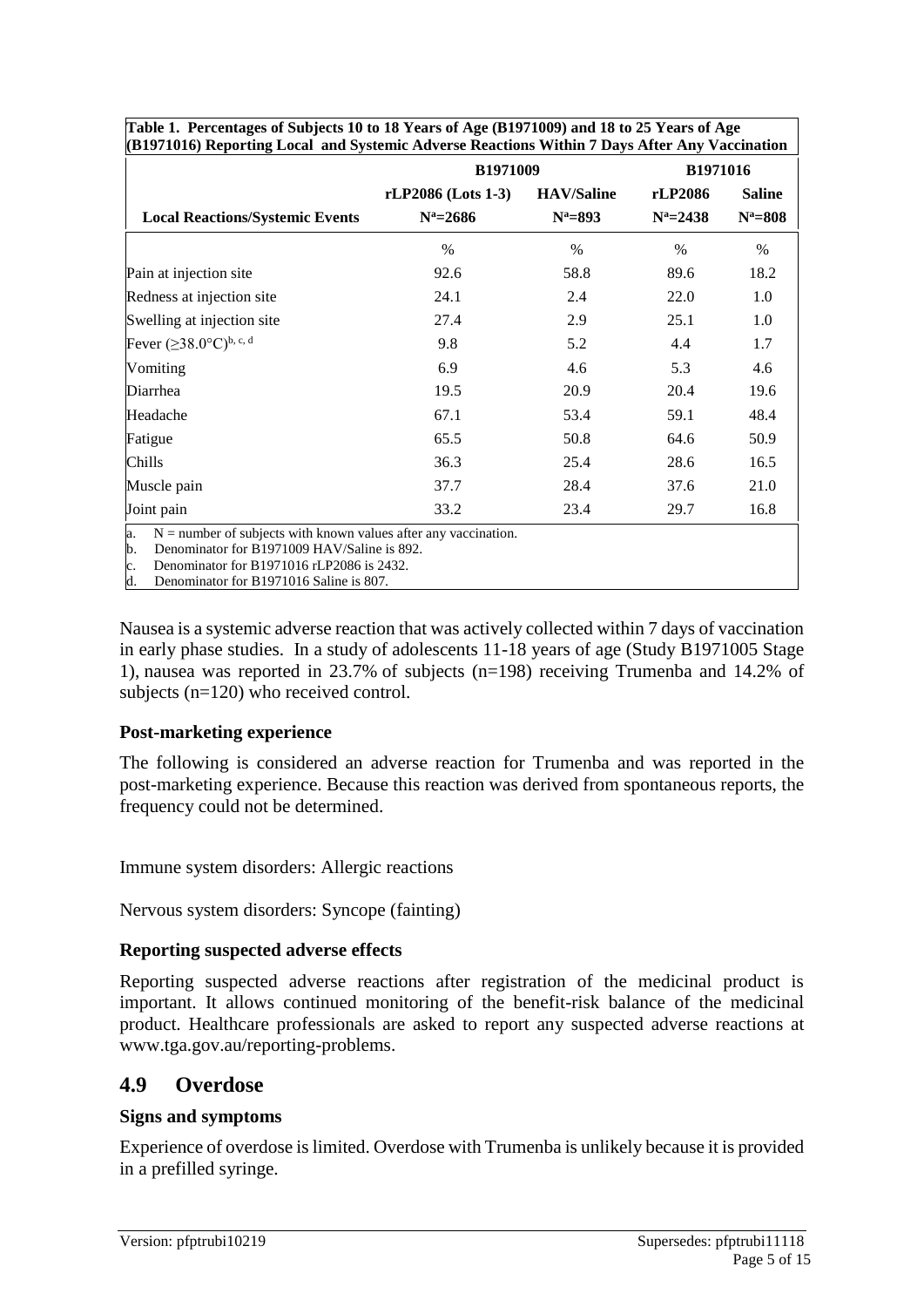#### **Recommended treatment**

In the event of overdose, monitoring of vital functions and possible symptomatic treatment is recommended.

For information on the management of overdose, contact the Poisons Information Centre on 13 11 26 (Australia).

# **5. PHARMACOLOGICAL PROPERTIES**

### **5.1 Pharmacodynamic properties**

#### **Mechanism of Action**

Protection against invasive meningococcal disease is mediated by serum bactericidal antibodies to bacterial surface antigens. Bactericidal antibodies act in concert with human complement to kill meningococci. This process is measured in vitro with serum bactericidal assay using human complement (hSBA) for serogroup B. A positive response in SBA is an accepted correlate of protection from meningococcal disease.

Trumenba [bivalent rLP2086] is a vaccine composed of two recombinant lipidated factor H binding proteins (fHBPs) and prevents serogroup B disease by inducing broadly protective bactericidal antibody responses against epidemiologically diverse serogroup B strains. fHBP is found on the surface of meningococcal bacteria and is essential for bacteria to avoid host immune defenses. fHBPs segregate into two immunologically distinct subfamilies, A and B, and >95% of serogroup B strains express fHBPs from either subfamily.

Vaccination with Trumenba, which contains one fHBP each from subfamily A and B, elicits bactericidal antibodies directed against fHBP found on the surface of *N. meningitidis* serogroup B strains.

### **Clinical Trials**

The efficacy of Trumenba has not been evaluated through clinical trials. Vaccine efficacy has been inferred by demonstrating the induction of serum bactericidal antibody responses to four meningococcal group B test strains (see Immunogenicity below). The four test strains express fHBP variants representing the two subfamilies (A and B) and, when taken together, are representative of prevalent strains causing invasive disease. The studies assessed the proportions of subjects with a 4-fold or greater increase from baseline in hSBA titer for each of the four strains and for the four strains combined (composite response), the proportion of subjects who achieved a titer greater than or equal to 1:8 (3 strains) or 1:16 (1 strain).

#### Immunogenicity

The immunogenicity of Trumenba following two or three vaccinations was evaluated in individuals 11 to 18 years of age in Europe (Study B1971012) and following three vaccinations in individuals 10 to 25 years of age globally (Studies B1971009 and B1971016).

In Study B1971012, Trumenba was administered according to the following schedules: Group 1  $(0, 1, \text{ and } 6 \text{ months})$ ; Group 2  $(0, 2, \text{ and } 6 \text{ months})$ ; Group 3  $(0 \text{ and } 6 \text{ months})$ ; Group 4 (0 and 2 months); Group 5 (0 and 4 months). The hSBA responses observed after the second or third dose are presented in Table 2.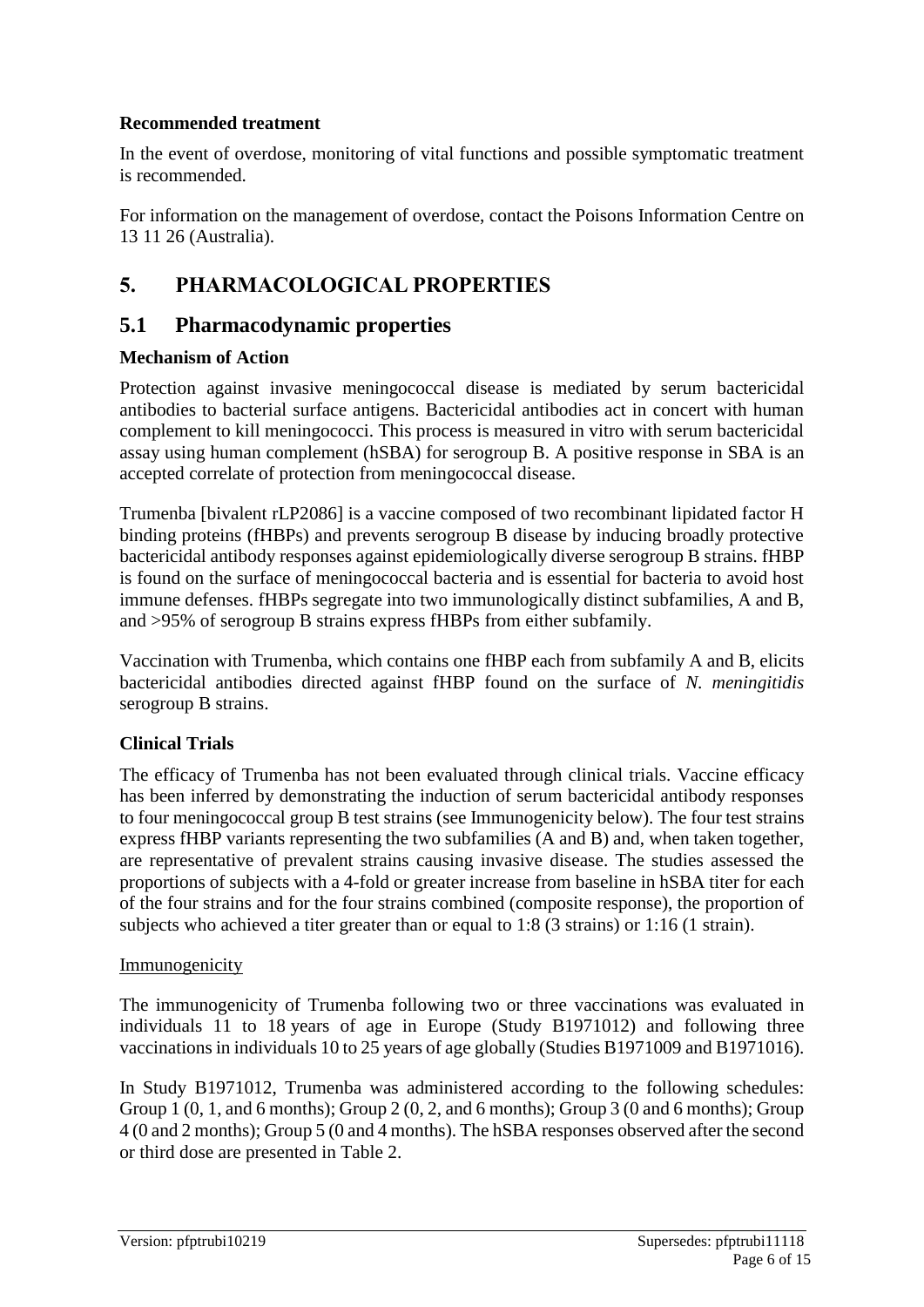|                 | к в пишаю короляв пишла патичана 11 ю 10-1 сага от пер пашинается ттанц | After Various 2- and 3-Dose Schedules (Study B1971012)a,b            |                       |                                 |                                |                                |
|-----------------|-------------------------------------------------------------------------|----------------------------------------------------------------------|-----------------------|---------------------------------|--------------------------------|--------------------------------|
|                 |                                                                         | Group 1                                                              | Group 2               | Group 3                         | Group 4                        | Group 5                        |
|                 |                                                                         | (0, 1, and 6)                                                        | (0, 2, and 6)         | $(0$ and $6$                    | $(0$ and $2$                   | $(0$ and $4$                   |
|                 |                                                                         | $\mathbf{Monthly}^c$                                                 | $\mathbf{Monthly}^d$  | $\mathbf{Monthly}$ <sup>e</sup> | Months) <sup>f</sup>           | Months) <sup>g</sup>           |
|                 |                                                                         | $\%$ /GMT                                                            | $\%$ /GMT             | $\%$ /GMT                       | $\%$ /GMT                      | $\%$ /GMT                      |
| fHBP Varianth,i |                                                                         | $(95\% \text{ CI})^{\text{j}}$                                       | (95% CI) <sup>j</sup> | $(95\% \text{ CI})^{\text{j}}$  | $(95\% \text{ CI})^{\text{j}}$ | $(95\% \text{ CI})^{\text{j}}$ |
| PMB80 (A22)     |                                                                         |                                                                      |                       |                                 |                                |                                |
|                 |                                                                         | Proportion of subjects who achieved $\geq$ 4-Fold rise in hSBA titer |                       |                                 |                                |                                |
|                 | Dose 2                                                                  | 58.8                                                                 | 72.5                  | 82.3                            | 74.3                           | 75.0                           |
|                 |                                                                         | (51.4, 66.0)                                                         | (66.4, 78.0)          | (76.3, 87.3)                    | (66.9, 80.7)                   | (63.7, 84.2)                   |
|                 | Dose 3                                                                  | 77.6                                                                 | 87.7                  |                                 |                                |                                |
|                 |                                                                         | (70.9, 83.4)                                                         | (81.6, 92.3)          |                                 |                                |                                |
|                 | hSBA GMT                                                                |                                                                      |                       |                                 |                                |                                |
|                 | <b>Before Dose 1</b>                                                    | 12.0                                                                 | 10.6                  | 10.7                            | 11.3                           | 11.9                           |
|                 |                                                                         | (10.9, 13.3)                                                         | (9.6, 11.7)           | (9.8, 11.6)                     | (10.1, 12.6)                   | (9.9, 14.4)                    |
|                 | Dose 2                                                                  | 32.2                                                                 | 36.5                  | 48.9                            | 38.2                           | 44.1                           |
|                 |                                                                         | (27.6, 37.7)                                                         | (31.8, 42.0)          | (43.2, 55.3)                    | (32.8, 44.7)                   | (35.3, 55.1)                   |
|                 | Dose 3                                                                  | 60.1                                                                 | 62.4                  |                                 |                                |                                |
|                 |                                                                         | (52.2, 69.3)                                                         | (54.7, 71.2)          |                                 |                                |                                |
| PMB2001 (A56)   |                                                                         |                                                                      |                       |                                 |                                |                                |
|                 |                                                                         | Proportion of subjects who achieved $\geq$ 4-Fold rise in hSBA titer |                       |                                 |                                |                                |
|                 | Dose 2                                                                  | 87.8                                                                 | 90.7                  | 90.1                            | 93.3                           | 90.9                           |
|                 |                                                                         | (82.2, 92.2)                                                         | (86.2, 94.1)          | (85.1, 93.8)                    | (88.2, 96.6)                   | (82.2, 96.3)                   |
|                 | Dose 3                                                                  | 91.2                                                                 | 93.8                  |                                 |                                |                                |
|                 |                                                                         | (86.1, 94.9)                                                         | (88.8, 97.0)          |                                 |                                |                                |
|                 | hSBA GMT                                                                |                                                                      |                       |                                 |                                |                                |
|                 | Before Dose 1                                                           | 7.0                                                                  | 6.4                   | 6.3                             | 6.2                            | 6.6                            |
|                 |                                                                         | (5.9, 8.3)                                                           | (5.6, 7.5)            | (5.5, 7.2)                      | (5.3, 7.2)                     | (5.2, 8.4)                     |
|                 | Dose 2                                                                  | 91.0                                                                 | 94.5                  | 113.9                           | 97.7                           | 114.7                          |
|                 |                                                                         | (78.4, 105.7)                                                        | (80.9, 110.3)         | (99.5,                          | (84.6,                         | (90.2,                         |
|                 |                                                                         |                                                                      |                       | 130.4)                          | 112.8)                         | 145.8)                         |
|                 | Dose 3                                                                  | 147.2                                                                | 152.7                 |                                 |                                | $\qquad \qquad -$              |
|                 |                                                                         | (127.5, 170.0)                                                       | (130.7,               |                                 |                                |                                |
|                 |                                                                         |                                                                      | 178.5)                |                                 |                                |                                |

**Table 2. Immune Responses Among Individuals 11 to 18 Years of Age Administered Trumenba**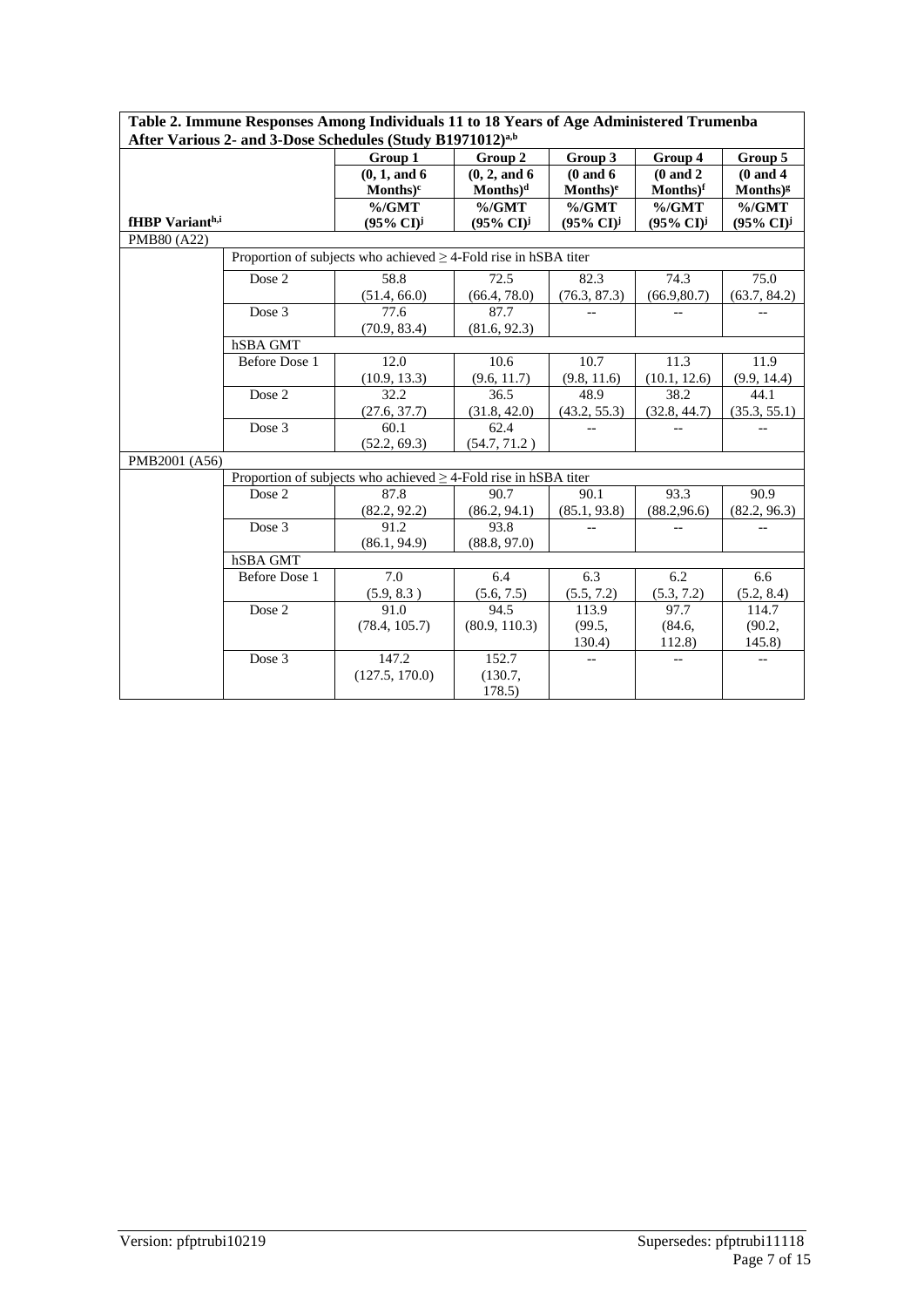| PMB2948 (B24) |                      |                                                                                                                          |              |              |              |              |
|---------------|----------------------|--------------------------------------------------------------------------------------------------------------------------|--------------|--------------|--------------|--------------|
|               |                      | Proportion of subjects who achieved $\geq$ 4-Fold rise in hSBA titer                                                     |              |              |              |              |
|               | Dose 2               | 51.1                                                                                                                     | 54.2         | 64.5         | 56.1         | 55.0         |
|               |                      | (43.6, 58.5)                                                                                                             | (47.7, 60.7) | (57.4, 71.1) | (48.4, 63.7) | (43.5, 66.2) |
|               | Dose 3               | 74.1                                                                                                                     | 78.3         |              |              |              |
|               |                      | (67.1, 80.2)                                                                                                             | (71.1, 84.4) |              |              |              |
|               | hSBA GMT             |                                                                                                                          |              |              |              |              |
|               | Before Dose 1        | 5.7                                                                                                                      | 5.3          | 4.9          | 5.0          | 5.3          |
|               |                      | (5.1, 6.5)                                                                                                               | (4.8, 6.0)   | (4.5, 5.4)   | (4.6, 5.6)   | (4.5, 6.3)   |
|               | Dose 2               | 16.4                                                                                                                     | 16.2         | 19.0         | 17.4         | 15.7         |
|               |                      | (13.9, 19.5)                                                                                                             | (13.7, 19.2) | (16.3, 22.1) | (14.5, 20.7) | (12.4, 20.0) |
|               | Dose 3               | 28.8                                                                                                                     | 27.3         |              |              |              |
|               |                      | (24.4, 34.1)                                                                                                             | (23.5, 31.8) |              |              |              |
| PMB2707 (B44) |                      |                                                                                                                          |              |              |              |              |
|               |                      | Proportion of subjects who achieved $\geq$ 4-Fold rise in hSBA titer                                                     |              |              |              |              |
|               | Dose 2               | 48.1                                                                                                                     | 53.4         | 66.0         | 57.2         | 60.5         |
|               |                      | (40.7, 55.6)                                                                                                             | (46.8, 59.9) | (58.9, 72.6) | (49.3, 64.9) | (49.0, 71.2) |
|               | Dose 3               | 80.9                                                                                                                     | 78.6         |              |              |              |
|               |                      | (74.5, 86.2)                                                                                                             | (71.4, 84.7) |              |              |              |
|               | hSBA GMT             |                                                                                                                          |              |              |              |              |
|               | Before Dose 1        | 4.5                                                                                                                      | 4.3          | 4.3          | 4.7          | 4.5          |
|               |                      | (4.2, 4.8)                                                                                                               | (4.1, 4.5)   | (4.1, 4.6)   | (4.3, 5.2)   | (4.1, 5.1)   |
|               | Dose 2               | 15.7                                                                                                                     | 14.5         | 20.9         | 17.2         | 17.6         |
|               |                      | (12.8, 19.4)                                                                                                             | (12.0, 17.4) | (17.4, 25.1) | (14.0, 21.1) | (13.4, 23.0) |
|               | Dose 3               | 39.0                                                                                                                     | 32.1         |              |              |              |
|               |                      | (32.2, 47.4)                                                                                                             | 26.4, 39.1)  |              |              |              |
|               |                      | Composite response (Proportion of subjects who achieved hSBA $\geq$ LLOQ for all 4 hSBA strains combined) <sup>i.k</sup> |              |              |              |              |
|               | <b>Before Dose 1</b> | 4.6                                                                                                                      | 2.2          | 1.5          | 5.6          | 4.2          |
|               |                      | (2.0, 8.8)                                                                                                               | (0.7, 5.0)   | (0.3, 4.4)   | (2.6, 10.4)  | (0.9, 11.7)  |
|               | Dose 2               | 52.0                                                                                                                     | 52.0         | 72.9         | 57.8         | 59.0         |
|               |                      | (44.3, 59.7)                                                                                                             | (45.3, 58.6) | (65.9, 79.1) | (49.7, 65.5) | (47.3, 70.0) |
|               | Dose 3               | 80.3                                                                                                                     | 81.8         |              |              |              |
|               |                      | (73.7, 85.9)                                                                                                             | (74.9, 87.4) |              |              |              |
|               |                      | Abbreviations: fHBP = factor H binding protein; GMT = geometric mean titer; hSBA = serum bactericidal assay using        |              |              |              |              |
|               |                      | human complement; $LLOQ =$ lower limit of quantitation.                                                                  |              |              |              |              |

Note: LLOQ = 1:16 for PMB80 (A22) and 1:8 for PMB2001 (A56), PMB2948 (B24), and PMB2707 (B44). Note: The 4-fold increase is defined as follows: (1) For subjects with a baseline hSBA titer < 1:4, a 4-fold response was defined as an hSBA titer  $\geq 1:16$ . (2) For subjects with a baseline hSBA titer  $\geq 1:4$ , a 4-fold response was defined as an hSBA titer  $\geq$  4 times the LLOQ or  $\geq$  4 times the baseline titer, whichever was higher.

a Per-schedule evaluable populations. Dose 2 data include subjects who received two doses, irrespective of whether they received the third dose. For the GMT endpoint, for Groups 1 and 2, the 3-dose per-schedule evaluable population was used.

b NCT01299480.

c Group 1 (0, 1, and 6 months). The denominators ranged from 173 to 187 after Dose 2 and 178 to 188 after Dose 3, depending on the strain.

d Group 2 (0, 2, and 6 months). The denominators ranged from 229 to 240 after Dose 2 and 159 to 162 after Dose 3, depending on the strain.

e Group 3 (0 and 6 months). The denominators ranged from 188 to 203 after Dose 2.

f Group 4 (0 and 2 months). The denominators ranged from 161 to 171 after Dose 2.

g Group 5 (0 and 4 months). The denominators ranged from 78 to 81 after Dose 2.

h The strains expressing variants A22, A56, B24, and B44 correspond to strains PMB80, PMB2001, PMB2948, and PMB<sub>2707</sub>, respectively.

i For the second and third doses, serum was obtained approximately 1 month after vaccination.

Exact 2-sided confidence interval (Clopper and Pearson) based upon the observed proportion of subjects. For GMTs, CIs are back transformations of confidence levels based on the Student t distribution for the mean logarithm of the hSBA titers.

Composite response = hSBA  $\geq$  LLOQ for all 4 primary meningococcal B strains combined.

Study B1971009 was a Phase 3, randomised, active-controlled, observer-blinded, multicenter trial in which subjects aged 10 to 18 years received 1 of 3 lots (Groups 1, 2, and 3) of Trumenba or the active control hepatitis A virus (HAV) vaccine/saline. The study assessed the safety, tolerability, immunogenicity, and demonstration of the lot consistency of 3 lots of Trumenba administered on a 0-, 2-, and 6-month schedule. The hSBA responses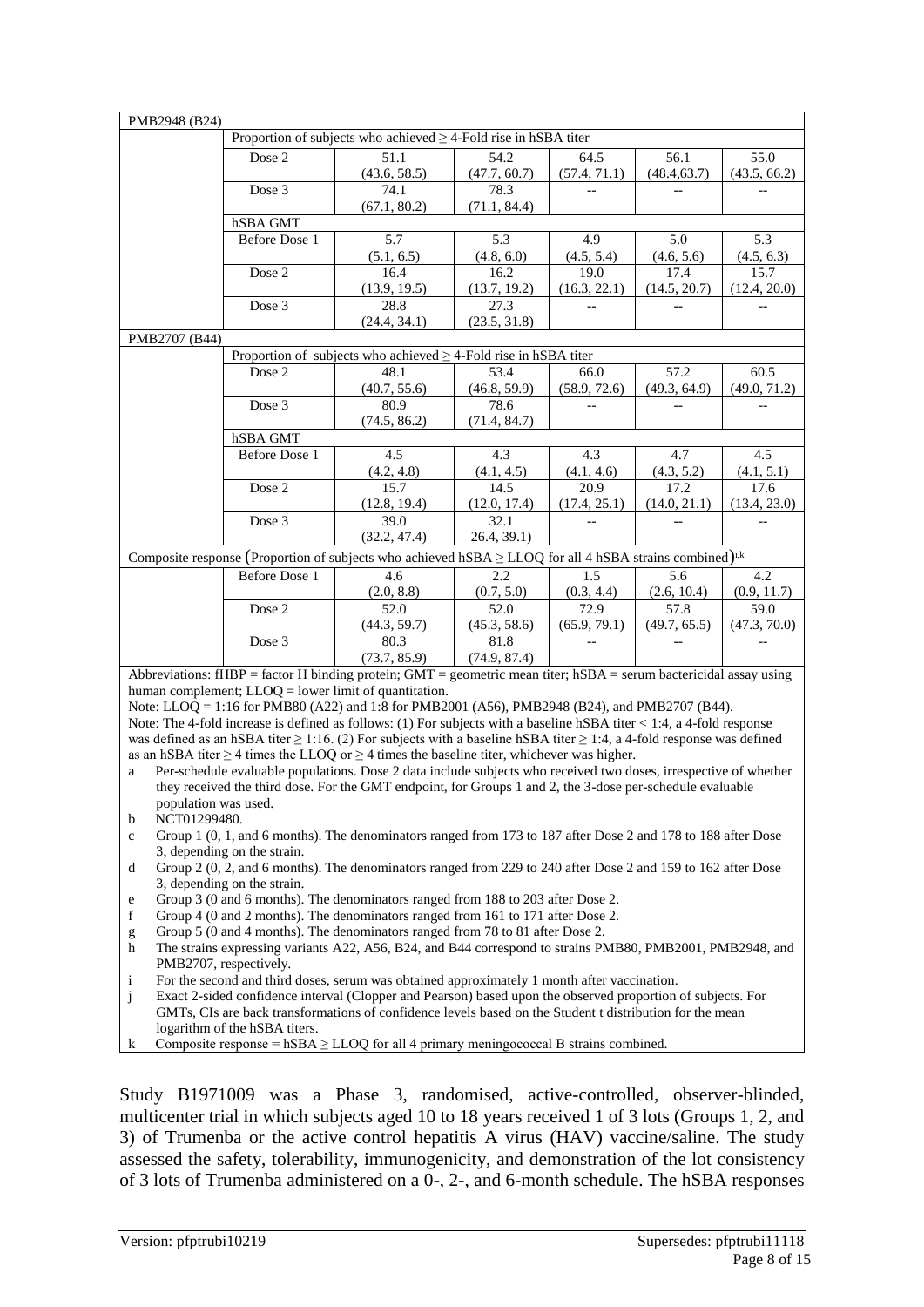observed after the second and third doses in Group 1 are presented in Table 2. Results from Groups 2 and 3 are not presented, as only 2 representative strains were evaluated. Similar results were observed in Groups 2 and 3 as observed in Group 1.

Study B1971016 was a Phase 3, randomised, placebo-controlled, observer-blinded, multicenter trial in which subjects 18 to 25 years of age were assigned to 2 groups in a 3:1 ratio (Group 1: Group 2). Group 1 received Trumenba at months 0, 2, and 6. Group 2 received saline at months 0, 2, and 6. The hSBA responses observed after the second and third doses in Group 1 are presented in Table 3.

| Table 3. Immune Responses Among Individuals 10 to 25 Years of Age Administered Trumenba on a 0-,<br>2-, and 6- Month Schedule (Studies 1009 and 1016)a,b,c,d |                      |                                                                      |                                              |
|--------------------------------------------------------------------------------------------------------------------------------------------------------------|----------------------|----------------------------------------------------------------------|----------------------------------------------|
|                                                                                                                                                              |                      | <b>Study B1971009</b><br>Aged 10 to 18 Years                         | <b>Study B1971016</b><br>Aged 18 to 25 Years |
|                                                                                                                                                              |                      | $\%$ /GMT <sup>e</sup>                                               | $\%$ /GMT <sup>e</sup>                       |
| fHBP Variant <sup>f,g</sup>                                                                                                                                  |                      | $(95\%~CI)^h$                                                        | $(95\%~CI)^h$                                |
| PMB80 (A22)                                                                                                                                                  |                      |                                                                      |                                              |
|                                                                                                                                                              |                      | Proportion of subjects who achieved $\geq$ 4-Fold rise in hSBA titer |                                              |
|                                                                                                                                                              | Dose 2               | 73.8                                                                 | 66.9                                         |
|                                                                                                                                                              |                      | (71.2, 76.2)                                                         | (64.6, 69.2)                                 |
|                                                                                                                                                              | Dose 3               | 83.2                                                                 | 80.5                                         |
|                                                                                                                                                              |                      | (81.0, 85.2)                                                         | (78.6, 82.4)                                 |
|                                                                                                                                                              | hSBA GMT             |                                                                      |                                              |
|                                                                                                                                                              | <b>Before Dose 1</b> | 12.6                                                                 | 12.8                                         |
|                                                                                                                                                              |                      | (12.1, 13.1)                                                         | (12.3, 13.3)                                 |
|                                                                                                                                                              | Dose 2               | 50.4                                                                 | 49.0                                         |
|                                                                                                                                                              |                      | (47.8, 53.1)                                                         | (46.2, 52.1)                                 |
|                                                                                                                                                              | Dose 3               | 86.8                                                                 | 74.3                                         |
|                                                                                                                                                              |                      | (82.3, 91.5)                                                         | (70.2, 78.6)                                 |
| PMB2001 (A56)                                                                                                                                                |                      |                                                                      |                                              |
|                                                                                                                                                              |                      | Proportion of subjects who achieved $\geq$ 4-Fold rise in hSBA titer |                                              |
|                                                                                                                                                              | Dose 2               | 84.8                                                                 | 85.9                                         |
|                                                                                                                                                              |                      | (82.5, 86.8)                                                         | (84.1, 87.5)                                 |
|                                                                                                                                                              | Dose 3               | 90.2                                                                 | 90.0                                         |
|                                                                                                                                                              |                      | (88.4, 91.9)                                                         | (88.4, 91.4)                                 |
|                                                                                                                                                              | hSBA GMT             |                                                                      |                                              |
|                                                                                                                                                              | Before Dose 1        | 8.4                                                                  | 8.8                                          |
|                                                                                                                                                              |                      | (7.8, 9.1)                                                           | (8.3, 9.3)                                   |
|                                                                                                                                                              | Dose 2               | 131.2                                                                | 114.3                                        |
|                                                                                                                                                              |                      | (124.0, 138.7)                                                       | (107.9, 121.0)                               |
|                                                                                                                                                              | Dose 3               | 222.5                                                                | 176.7                                        |
|                                                                                                                                                              |                      | (210.1, 235.6)                                                       | (167.8, 186.1)                               |
| PMB2948 (B24)                                                                                                                                                |                      |                                                                      |                                              |
|                                                                                                                                                              |                      | Proportion of subjects who achieved $\geq$ 4-Fold rise in hSBA titer |                                              |
|                                                                                                                                                              | Dose 2               | 56.2                                                                 | 67.9                                         |
|                                                                                                                                                              |                      | (53.3, 59.0)                                                         | (65.6, 70.2)                                 |
|                                                                                                                                                              | Dose 3               | 79.8                                                                 | 79.3                                         |
|                                                                                                                                                              |                      | (77.4, 82.0)                                                         | (77.3, 81.2)                                 |
|                                                                                                                                                              | hSBA GMT             |                                                                      |                                              |
|                                                                                                                                                              | Before Dose 1        | 4.5                                                                  | 7.6                                          |
|                                                                                                                                                              |                      | (4.4, 4.6)                                                           | (7.3, 8.0)                                   |
|                                                                                                                                                              | Dose 2               | 14.3                                                                 | 35.8                                         |
|                                                                                                                                                              |                      | (13.5, 15.3)                                                         | (33.7, 38.2)                                 |
|                                                                                                                                                              | Dose 3               | 24.1                                                                 | 49.5                                         |
|                                                                                                                                                              |                      | (22.7, 25.5)                                                         | (46.8, 52.4)                                 |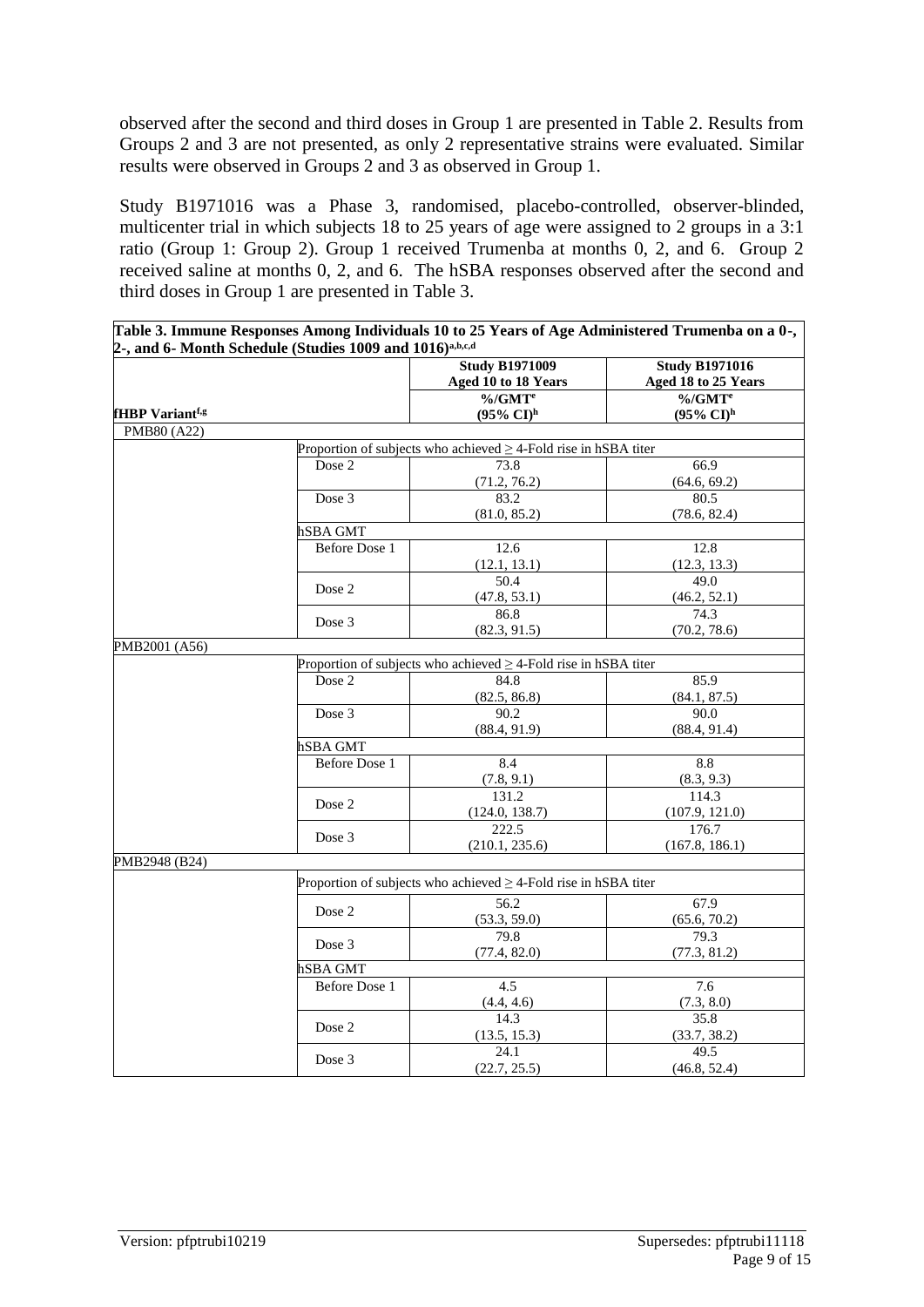| PMB2707 (B44)                                                                                                               |                                                                      |              |
|-----------------------------------------------------------------------------------------------------------------------------|----------------------------------------------------------------------|--------------|
|                                                                                                                             | Proportion of subjects who achieved $\geq$ 4-Fold rise in hSBA titer |              |
|                                                                                                                             | 55.9                                                                 | 55.5         |
| Dose 2                                                                                                                      | (53.0, 58.7)                                                         | (53.1, 57.9) |
| Dose 3                                                                                                                      | 85.9                                                                 | 79.6         |
|                                                                                                                             | (83.8, 87.8)                                                         | (77.6, 81.5) |
| hSBA GMT                                                                                                                    |                                                                      |              |
| Before Dose 1                                                                                                               | 4.3                                                                  | 4.8          |
|                                                                                                                             | (4.2, 4.3)                                                           | (4.7, 4.9)   |
| Dose 2                                                                                                                      | 17.1                                                                 | 22.6         |
|                                                                                                                             | (15.8, 18.6)                                                         | (20.9, 24.4) |
| Dose 3                                                                                                                      | 50.9                                                                 | 47.6         |
|                                                                                                                             | (47.0, 55.2)                                                         | (44.2, 51.3) |
| Composite hSBA response (Proportion of subjects who achieved hSBA $\geq$ LLOQ for all 4 hSBA strains combined) <sup>i</sup> |                                                                      |              |
| Before Dose 1                                                                                                               | 1.1                                                                  | 7.3          |
|                                                                                                                             | (0.6, 1.9)                                                           | (6.0, 8.6)   |
| Dose 2                                                                                                                      | 54.1                                                                 | 64.5         |
|                                                                                                                             | (51.1, 57.0)                                                         | (62.1, 66.8) |
| Dose 3                                                                                                                      | 83.5                                                                 | 84.9         |
|                                                                                                                             | (81.3, 85.6)                                                         | (83.1, 86.6) |

Abbreviations:  $fHBP =$  factor H binding protein; GMT = geometric mean titer; hSBA = serum bactericidal assay using human complement;  $LLOQ =$  lower limit of quantitation;  $LOD =$  limit of detection.

Note: LLO $\overline{Q}$  = 1:16 for A22; 1:8 for A56, B24, and B44.

Note: The 4-fold increase is defined as follows: (1) For subjects with a baseline hSBA titer below the LOD (hSBA titer < 1:4), a response is defined as an hSBA titer  $\geq$  1:16 or the LLOQ (whichever titer is higher). (2) For subjects with a baseline hSBA titer ≥ LOD and < LLOQ, a response is defined as an hSBA titer ≥ 4 times the LLOQ. (3) For subjects with a baseline hSBA titer  $\geq$  LLOQ, a response is defined as an hSBA titer  $\geq$  4 times the baseline titer.

a Evaluable immunogenicity population.

b Study B1971009 = NCT01830855 and Study B1971016 = NCT01352845.

c Study B1971009: Group 1 (0, 2, and 6 months). The denominators ranged from 1122 to 1223 (4-fold and composite responses) and 1204 to 1263 (GMTs) after Dose 2; 1128 to 1235 (4-fold and composite responses) and 1210 to 1266 (GMTs) after Dose 3, depending on the strain.

d Study B1971016: Group 1 (0, 2, and 6 months). The denominators ranged from 1620 to 1686 (4-fold and composite) and 1685 to 1701 (GMTs) after Dose 2; 1642 to 1696 (4-fold and composite) and 1702 to 1714 (GMTs) after Dose 3, depending on the strain.

e GMTs were calculated using all subjects with valid and determinate hSBA titers at the given time point.

f The strains expressing variants A22, A56, B24, and B44 correspond to strains PMB80, PMB2001, PMB2948, and PMB2707, respectively.

g For the second and third doses, serum was obtained approximately 1 month after vaccination.

h Exact 2-sided confidence interval (Clopper-Pearson method) based upon the observed proportion of subjects. For GMTs, CIs are back transformations of confidence levels based on the Student t distribution for the mean logarithm of the hSBA titers

Composite response = hSBA  $\geq$  LLOQ for all 4 primary meningococcal B strains.

In Studies B1971009 and B1971016, the proportion of subjects achieving a defined hSBA titer after 2 and 3 doses of Trumenba, administered on a 0-, 2-, and 6-month schedule, was evaluated against a panel of 10 additional strains, each expressing a different fHBP variant (Table 4).

**Table 4. Immune Responses Among Individuals 10 to 25 Years of Age With a Defined hSBA Titer Against 10 Additional Strains (Study B1971009 and Study B1971016)a,b**

|                                    | <b>Study B1971009</b>                                            | <b>Study B1971016</b>                                          |
|------------------------------------|------------------------------------------------------------------|----------------------------------------------------------------|
|                                    | $(10 to 18$ Years of Age)<br>$(0, 2, and 6$ Months) <sup>c</sup> | (18 to 25 Years of Age)<br>$(0, 2, and 6$ Months) <sup>d</sup> |
|                                    | $\frac{9}{6}$                                                    | (%)                                                            |
| <b>fHBP</b> Variant <sup>e,f</sup> | $(95\% \text{ CI})^g$                                            | $(95\% \text{ CI})^g$                                          |
| Proportion of subjects who         |                                                                  |                                                                |
| achieved $hSBA \geq LLOQ$          |                                                                  |                                                                |
| $ $ (LLOO = hSBA titer 1:8)        |                                                                  |                                                                |
| PMB3040 (A07)                      |                                                                  |                                                                |
|                                    | 93.8                                                             | 97.9                                                           |
| Dose 2                             | (86.9, 97.7)                                                     | (92.6, 99.7)                                                   |
| Dose 3                             | 96.4                                                             | 95.7                                                           |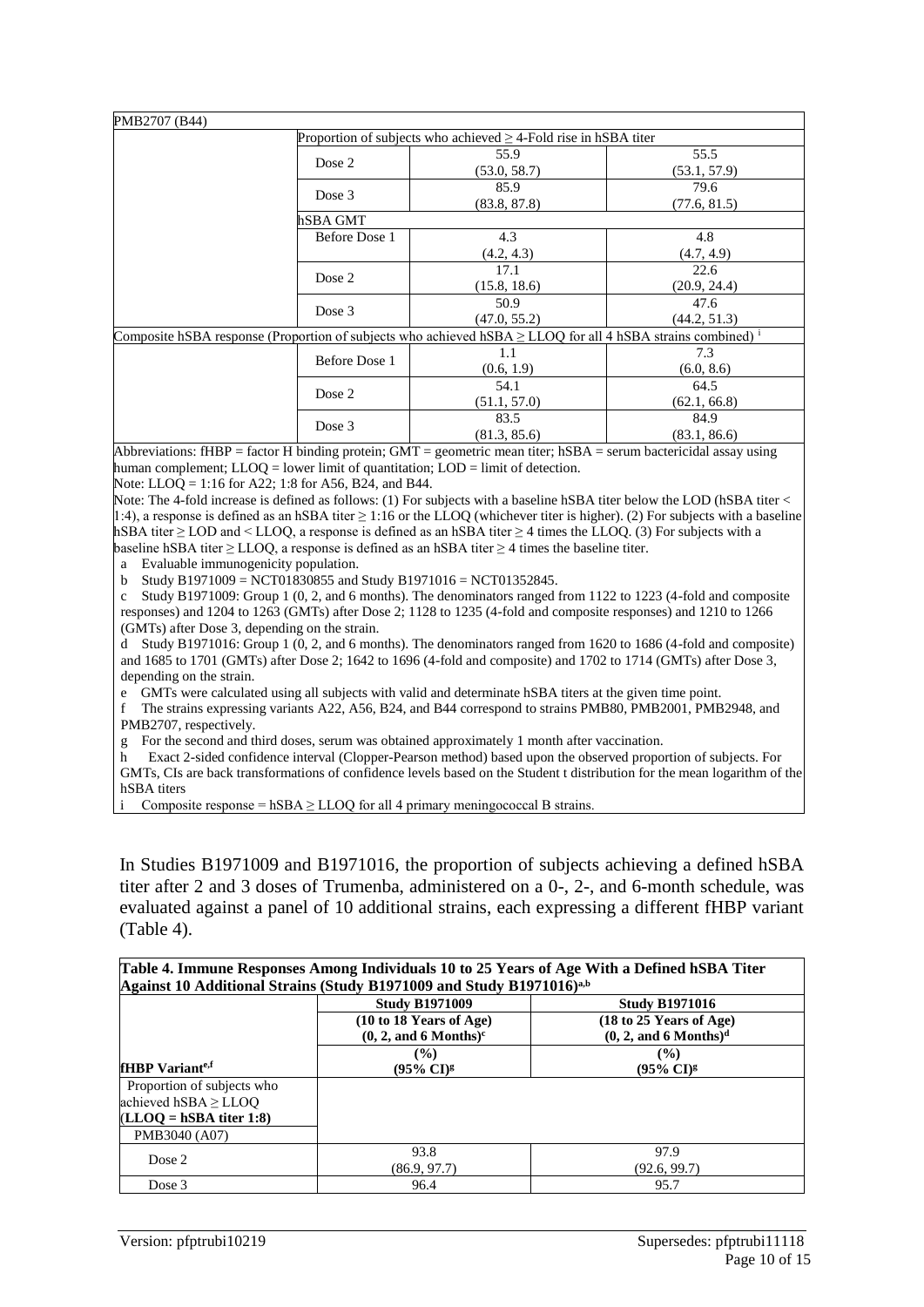|               | $30000$ $10000$<br>Against 10 Additional Strains (Study B1971009 and Study B1971016) <sup>a,b</sup> |                             |
|---------------|-----------------------------------------------------------------------------------------------------|-----------------------------|
|               | (93.5, 98.3)                                                                                        | (92.6, 97.7)                |
| PMB1672 (A15) |                                                                                                     |                             |
| Dose 2        | 65.6                                                                                                | 83.2                        |
|               | (55.0, 75.1)                                                                                        | $\frac{(74.1, 90.1)}{91.8}$ |
| Dose 3        | 87.2                                                                                                |                             |
|               | (82.6, 91.0)                                                                                        | (87.9, 94.7)                |
| PMB3175 (A29) |                                                                                                     |                             |
| Dose 2        | 100.0                                                                                               | 96.8                        |
|               | (96.3, 100.0)                                                                                       | (91.0, 99.3)                |
| Dose 3        | 98.6                                                                                                | 99.3                        |
|               | (96.4, 99.6)                                                                                        | (97.5, 99.9)                |
| PMB1256 (B03) |                                                                                                     |                             |
| Dose 2        | 61.1                                                                                                | 57.9                        |
|               | (50.3, 71.2)                                                                                        | (47.3, 68.0)                |
| Dose 3        | 92.5                                                                                                | 86.4                        |
|               | (88.7, 95.3)                                                                                        | (81.8, 90.3)                |
| PMB866 (B09)  |                                                                                                     |                             |
| Dose 2        | 76.3                                                                                                | 65.3                        |
|               | (66.4, 84.5)                                                                                        | (54.8, 74.7)                |
| Dose 3        | 86.2                                                                                                | 77.0                        |
|               | (81.6, 90.1)                                                                                        | (71.6, 81.9)                |
| PMB431 (B15)  |                                                                                                     |                             |
| Dose 2        | 96.8                                                                                                | 86.5                        |
|               | (90.9, 99.3)                                                                                        | (78.0, 92.6)                |
| Dose 3        | 98.2                                                                                                | 96.7                        |
|               | (95.9, 99.4)                                                                                        | (93.9, 98.5)                |
| PMB648 (B16)  |                                                                                                     |                             |
| Dose 2        | 61.6                                                                                                | 51.6                        |
|               | (50.5, 71.9)<br>81.7                                                                                | (41.1, 62.0)<br>78.0        |
| Dose 3        | (76.6, 86.0)                                                                                        |                             |
|               | Proportion of subjects who achieved $hSBA \ge LLOQ$ (LLOQ = hSBA titer 1:16)                        | (72.6, 82.8)                |
| PMB3010 (A06) |                                                                                                     |                             |
|               |                                                                                                     |                             |
| Dose 2        | 84.0                                                                                                | 77.8                        |
|               | (75.0, 90.8)<br>95.7                                                                                | (67.8, 85.9)<br>92.0        |
| Dose 3        | (92.6, 97.8)                                                                                        | (88.1, 94.9)                |
| PMB824 (A12)  |                                                                                                     |                             |
|               | 67.4                                                                                                | 57.6                        |
| Dose 2        | (57.0, 76.6)                                                                                        | (46.9, 67.9)                |
|               | 75.1                                                                                                | 71.3                        |
| Dose 3        | (69.6, 80.1)                                                                                        | (65.5, 76.5)                |
| PMB1989 (A19) |                                                                                                     |                             |
|               | 84.5                                                                                                | 87.4                        |
| Dose 2        | (75.8, 91.1)                                                                                        | (79.0, 93.3)                |
|               | 92.7                                                                                                | 95.8                        |
| Dose 3        | (89.0, 95.5)                                                                                        | (92.7, 97.8)                |
|               |                                                                                                     |                             |

**Table 4. Immune Responses Among Individuals 10 to 25 Years of Age With a Defined hSBA Titer** 

Abbreviations: fHBP = factor H binding protein;  $hSBA$  = serum bactericidal assay using human complement; LLOQ = lower limit of quantitation.

Note: LLOQ = 1:16 for A06, A12, and A19; 1:8 for A07, A15, A29, B03, B09, B15, and B16.

The evaluable immunogenicity population and the post–Vaccination 2 per-protocol (evaluable immunogenicity) population were used for the evaluation at Dose 3 and Dose 2, respectively.

Study B1971009 = NCT01830855 and Study B1971016 = NCT01352845.

The denominators ranged from 86 to 97 after Dose 2 and 266 to 281 after Dose 3, depending on the strain.

d The denominators ranged from 90 to 96 after Dose 2 and 273 to 284 after Dose 3, depending on the strain.

The strains expressing variants A06, A12, A19, A07, A15, A29, B03, B09, B15, and B16 correspond to strains PMB3010, PMB824, PMB1989, PMB3040, PMB1672, PMB3175, PMB1256, PMB866, PMB431, and PMB648, respectively.

For the second and third doses, serum was obtained approximately 1 month after vaccination.

Exact 2-sided confidence interval (Clopper and Pearson) based upon the observed proportion of subjects.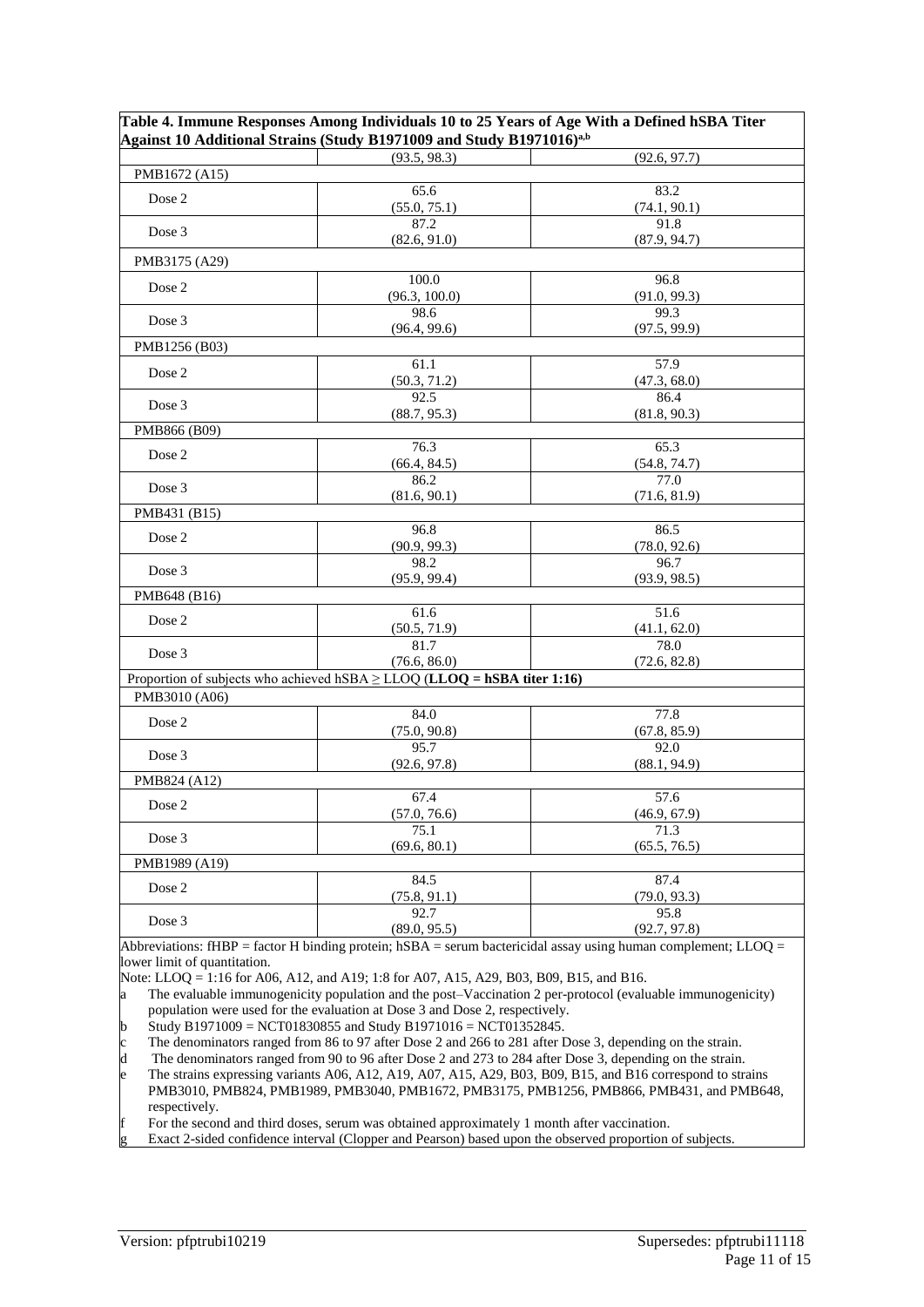#### Concomitant vaccine administration

In Study B1971010 conducted in Europe, the immunogenicity of dTaP-IPV (a combined low-dose diphtheria, tetanus, acellular pertussis, and inactivated poliomyelitis virus vaccine) given concomitantly with the first dose of Trumenba was evaluated in adolescents 11 to <19 years of age. Noninferiority was demonstrated, as the lower limit of the 2-sided 95% CI for the difference in proportion of responders between the Trumenba + dTaP-IPV group (Group 1) and the dTaP-IPV–alone group (Group 2) 1 month after the dTaP-IPV dose was greater than  $-0.10$  ( $-10\%$ ) for the 9 antigens in dTaP-IPV (ie, the lowest lower bound of the 95% CI on the proportion difference was -4.7% [pertussis toxoid]).

In Study B1971011 conducted in the United States, the immunogenicity of concomitantly administered Trumenba and HPV4 vaccine was evaluated in adolescents 11 to <18 years of age. Immune responses were evaluated by comparisons of geometric mean titers (GMTs) for each human papillomavirus (HPV) type at 1 month after the third HPV4 vaccination and hSBA GMTs using two meningococcal serogroup B test strains [variants A22 and B24] 1 month after the third vaccination with Trumenba. The noninferiority criteria for comparisons of the GMT ratio (lower limit of the 2-sided 95% confidence interval of the GMT ratio  $>0.67$ ) were met for three HPV types (6, 11, and 16) and for the meningococcal serogroup B strains. For HPV-18, the lower bound of the 95% confidence interval (CI) for the GMT ratio was 0.62 at one month after the third HPV4 vaccination. One month after Dose 3 with HPV4,  $\geq$  99% of subjects seroconverted to all 4 HPV antigens in both the saline  $+$  HPV4 and Trumenba  $+$  HPV4 groups.

In Study B1971015 conducted in the United States, the immunogenicity of concomitantly administered Trumenba with quadrivalent meningococcal polysaccharide conjugate (MCV4) and Tdap vaccines was evaluated in adolescents 10 to <13 years of age. Immune responses were evaluated by comparisons of GMTs for each of 10 MCV4 and Tdap antigens 1 month after the first vaccination. The criterion for the noninferiority margin of 1.5-fold was met for all MCV4 and Tdap antigens.

#### Persistence of immunity

Study B1971005 conducted in Europe and Australia was a Phase 2, randomised, single-blind, placebo-controlled trial of the safety, immunogenicity, and tolerability of Trumenba at doses of 60 μg, 120 μg, and 200 μg (using a 0, 2, and 6-month schedule) in healthy adolescents 11 to 18 years old. The study was conducted in 2 stages. Stage 1 was designed to assess the safety and immunogenicity of Trumenba and to provide the basis for the dose-level selection. Stage 2 of the study was designed to evaluate the duration of the Trumenba-specific immune responses for up to 4 years after the third vaccination (Table 5).

| Table 5. Persistence of the Immune Responses Among Individuals 11 to 18 Years of Age Administered Trumenba<br>on a 0-, 2-, and 6-Month Schedule Achieving a Defined hSBA Titer (Study B1971005, Stage 2) <sup>a,b</sup> |                                                 |                                                 |  |
|-------------------------------------------------------------------------------------------------------------------------------------------------------------------------------------------------------------------------|-------------------------------------------------|-------------------------------------------------|--|
|                                                                                                                                                                                                                         | <b>Trumenba</b><br>$120 \mu g^c$                | Control <sup>d</sup>                            |  |
| <b>fHBP</b> (Variant) <sup>e</sup>                                                                                                                                                                                      | $\frac{0}{0}$<br>$(95\% \text{ CI})^{\text{f}}$ | $\frac{0}{0}$<br>$(95\% \text{ CI})^{\text{f}}$ |  |
| PMB80 (A22)                                                                                                                                                                                                             |                                                 |                                                 |  |
| Proportion of subjects who achieved hSBA $\geq$<br><b>LLOO</b>                                                                                                                                                          |                                                 |                                                 |  |
| Before Dose 1                                                                                                                                                                                                           | 22.6<br>(16.5, 30.1)                            | 24.4<br>(16.1, 35.1)                            |  |
| 1 Month after Dose 3                                                                                                                                                                                                    | 95.3                                            | 28.8                                            |  |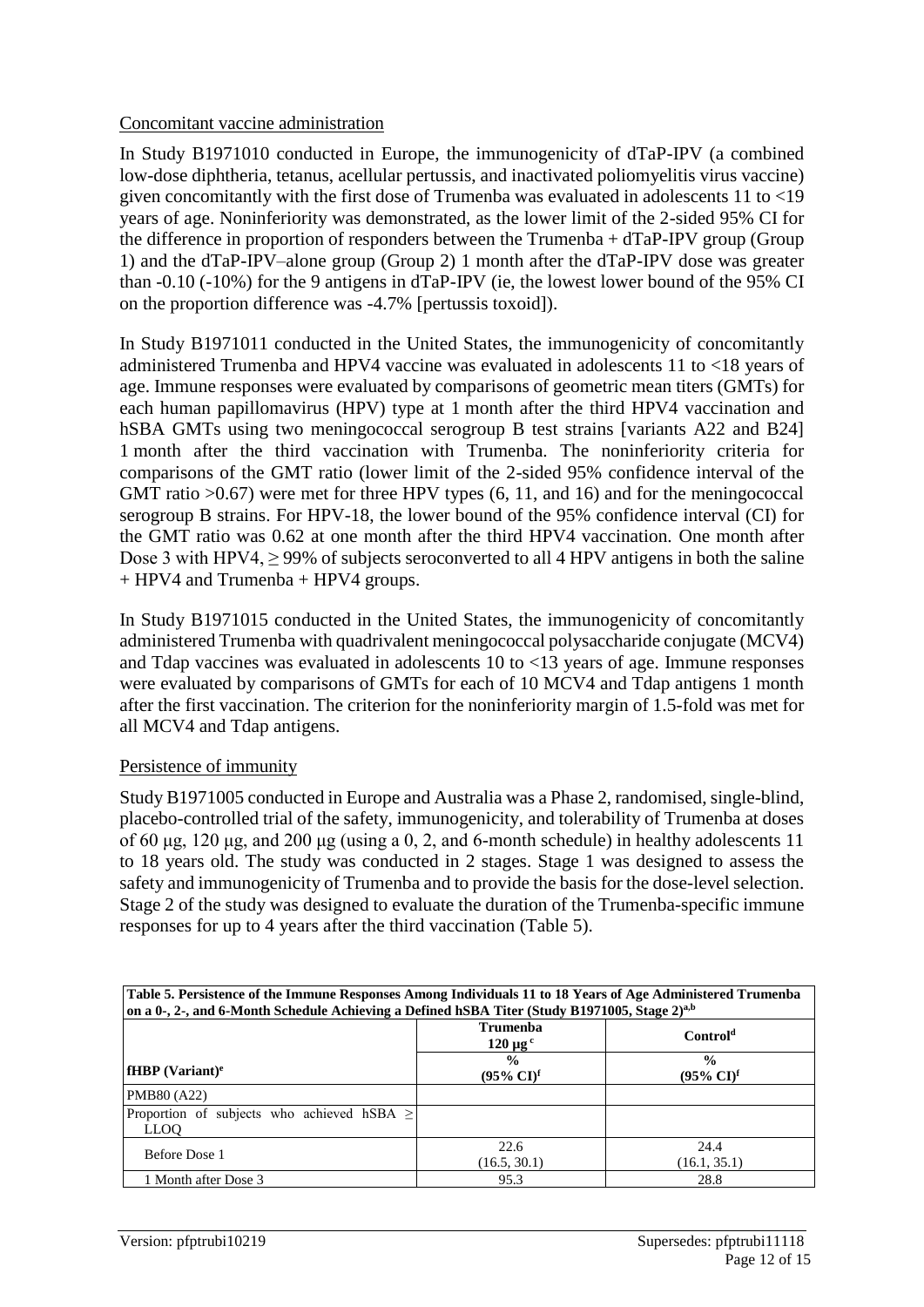| on a 0-, 2-, and 6-Month Schedule Achieving a Defined hSBA Titer (Study B1971005, Stage 2) <sup>a,b</sup>                                                                           |                      |                      |
|-------------------------------------------------------------------------------------------------------------------------------------------------------------------------------------|----------------------|----------------------|
|                                                                                                                                                                                     | (90.5, 97.8)         | (19.9, 39.6)         |
| 6 Months 1 week after last dose in Stage 1                                                                                                                                          | 60.2<br>(52.5, 67.5) | 20.3<br>(12.8, 30.5) |
|                                                                                                                                                                                     | 54.2                 | 28.9                 |
| 12 Months after last dose in Stage 1                                                                                                                                                | (46.3, 61.9)         | (19.9, 40.1)         |
|                                                                                                                                                                                     | 53.6                 | 31.1                 |
| 24 Months after last dose in Stage 1                                                                                                                                                | (45.7, 61.3)         | (21.6, 42.5)         |
|                                                                                                                                                                                     | 59.0                 | 34.3                 |
| 48 Months after last dose in Stage 1                                                                                                                                                | (50.4, 67.0)         | (24.0, 46.4)         |
| PMB2001 (A56)                                                                                                                                                                       |                      |                      |
| Proportion of subjects who achieved $hSBA \geq$<br>LLO <sub>O</sub>                                                                                                                 |                      |                      |
| Before Dose 1                                                                                                                                                                       | 22.7                 | 23.8                 |
|                                                                                                                                                                                     | (12.7, 37.3)         | (10.3, 46.0)<br>34.8 |
| 1 Month after Dose 3                                                                                                                                                                | 100.0                |                      |
|                                                                                                                                                                                     | (85.5, 99.9)<br>89.4 | (18.4, 55.7)<br>21.7 |
| 6 Months 1 week after last dose in Stage 1                                                                                                                                          | (76.9, 95.5)         |                      |
|                                                                                                                                                                                     | 68.8                 | (9.3, 42.8)<br>26.1  |
| 12 Months after last dose in Stage 1                                                                                                                                                | (54.4, 80.2)         | (12.2, 47.2)         |
|                                                                                                                                                                                     | 53.1                 | 36.4                 |
| 24 Months after last dose in Stage 1                                                                                                                                                | (39.2, 66.5)         | (19.3, 57.7)         |
|                                                                                                                                                                                     | 51.1                 | 34.8                 |
| 48 Months after last dose in Stage 1                                                                                                                                                | (37.1, 64.9)         | (18.4, 55.7)         |
| PMB2948 (B24)                                                                                                                                                                       |                      |                      |
| Proportion of subjects who achieved $hSBA \geq$<br><b>LLOQ</b>                                                                                                                      |                      |                      |
| Before Dose 1                                                                                                                                                                       | 8.8                  | $8.\overline{8}$     |
|                                                                                                                                                                                     | (5.2, 14.5)          | (4.2, 17.2)          |
| 1 Month after Dose 3                                                                                                                                                                | 93.3                 | 15.2                 |
|                                                                                                                                                                                     | (88.0, 96.4)         | (8.8, 24.9)          |
| 6 Months 1 week after last dose in Stage 1                                                                                                                                          | 57.1                 | 13.8                 |
|                                                                                                                                                                                     | (49.3, 64.4)<br>54.7 | (7.8, 23.1)          |
| 12 Months after last dose in Stage 1                                                                                                                                                |                      | 12.8                 |
|                                                                                                                                                                                     | (46.6, 62.4)<br>53.9 | (7.0, 22.2)<br>16.2  |
| 24 Months after last dose in Stage 1                                                                                                                                                | (46.0, 61.7)         | (9.4, 26.4)          |
|                                                                                                                                                                                     | 57.0                 | 23.5                 |
| 48 Months after last dose in Stage 1                                                                                                                                                | (48.3, 65.3)         | (14.9, 35.0)         |
| PMB2707 (B44)                                                                                                                                                                       |                      |                      |
|                                                                                                                                                                                     |                      |                      |
| Proportion of subjects who achieved $hSBA \geq$<br>LLO <sub>O</sub>                                                                                                                 |                      |                      |
|                                                                                                                                                                                     | 2.0                  | 0.0                  |
| <b>Before Dose 1</b>                                                                                                                                                                | (0.3, 13.1)          | (0.0, 24.7)          |
|                                                                                                                                                                                     | 95.7                 | 0.0                  |
| 1 Month after Dose 3                                                                                                                                                                | (84.5, 98.9)         | (0.0, 24.7)          |
|                                                                                                                                                                                     | 36.7                 | 0.0                  |
| 6 Months 1 week after last dose in Stage 1                                                                                                                                          | (24.5, 50.9)         | (0.0, 24.7)          |
| 12 Months after last dose in Stage 1                                                                                                                                                | 29.2                 | 4.0                  |
|                                                                                                                                                                                     | (18.1, 43.4)         | (0.6, 23.5)          |
| 24 Months after last dose in Stage 1                                                                                                                                                | 22.4                 | 4.0                  |
|                                                                                                                                                                                     | (12.9, 36.2)         | (0.6, 23.5)          |
| 48 Months after last dose in Stage 1                                                                                                                                                | 20.4                 | 12.0                 |
|                                                                                                                                                                                     | (11.3, 33.9)         | (3.9, 31.3)          |
| Abbreviations: fHBP = factor H binding protein; hSBA = serum bactericidal assay using human complement; LLOQ =<br>lower limit of quantitation.                                      |                      |                      |
|                                                                                                                                                                                     |                      |                      |
| Note: All testing was performed with the validated hSBA.<br>Note: Testing using the validated assay for variants A56 and B44 was only done for a subset of 75 subjects (25 subjects |                      |                      |

Note: LLOQ = 1:16 for A22; 1:8 for A56, B24, and B44.

Note: For all Stage 2 subjects, the last dose in Stage 1 was Dose 3.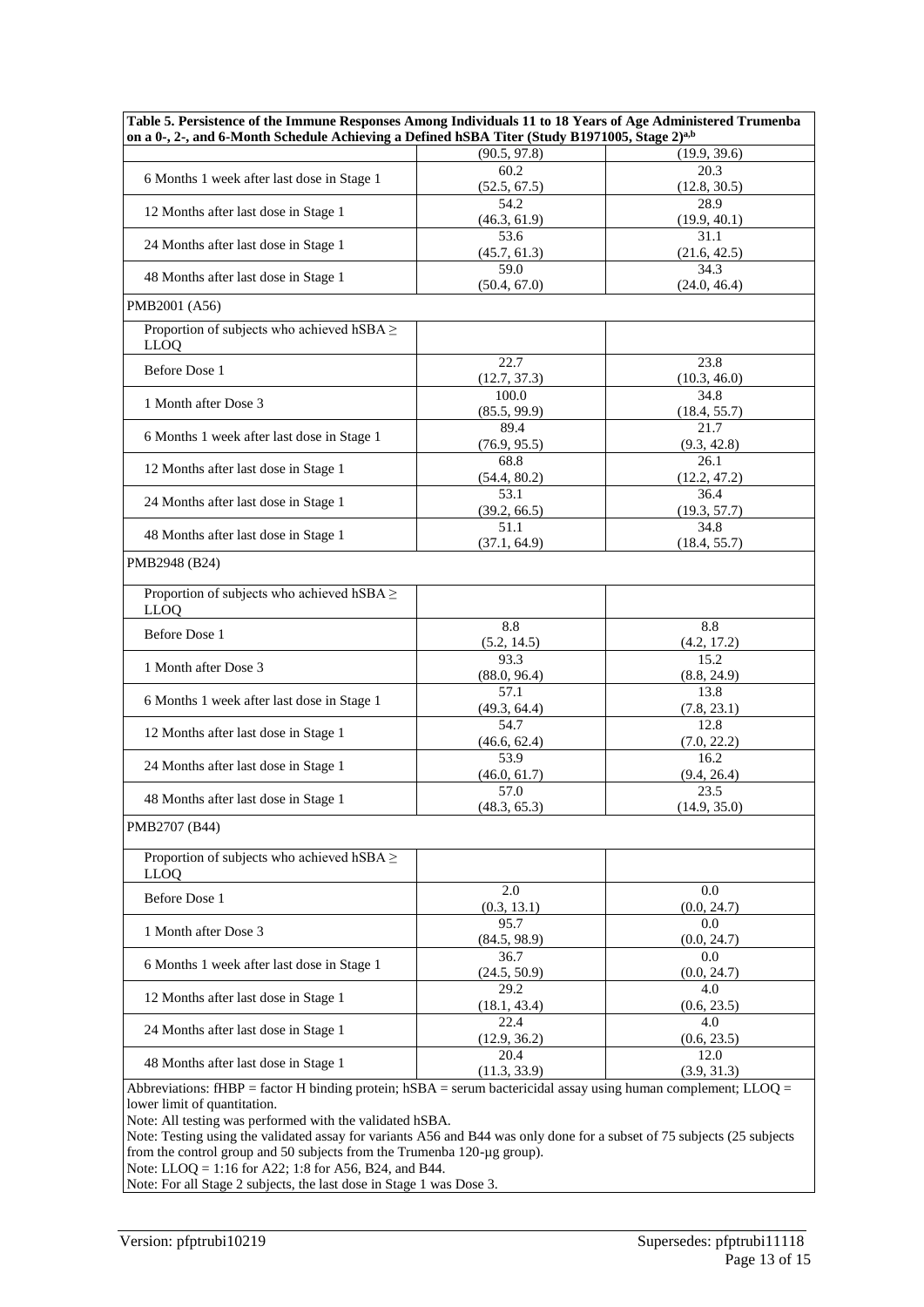**Table 5. Persistence of the Immune Responses Among Individuals 11 to 18 Years of Age Administered Trumenba on a 0-, 2-, and 6-Month Schedule Achieving a Defined hSBA Titer (Study B1971005, Stage 2)a,b**

a. Intent-to-treat population.

b. Study  $B1971005 = NCT 00808028$ .

c. The denominators ranged from 44 to 163 depending on the strain.

d. The denominators ranged from 21 to 80 depending on the strain.

e. The strains expressing variants A22, A56, B24, and B44 correspond to strains PMB80, PMB2001, PMB2948, and PMB2707, respectively.

f. Confidence intervals (CIs) are based on a generalized linear model with vaccine group and sampling time as fixed effects and a logit function.

# **5.2 Pharmacokinetic properties**

No data available.

# **5.3 Preclinical safety data**

### **Genotoxicity**

Trumenba has not been evaluated for genotoxic potential.

### **Carcinogenicity**

Trumenba has not been evaluated for carcinogenic potential.

# **6. PHARMACEUTICAL PARTICULARS**

# **6.1 List of excipients**

Sodium chloride, Histidine, Water for injections, Aluminium phosphate, Polysorbate 80.

# **6.2 Incompatibilities**

Do not mix Trumenba with other vaccines or products in the same syringe.

# **6.3 Shelf life**

In Australia, information on the shelf life can be found on the public summary of the Australian Register of Therapeutic Goods (ARTG). The expiry date can be found on the packaging.

# **6.4 Special precautions for storage**

Store in a refrigerator (2°C-8°C).

Syringes should be stored in the refrigerator horizontally to minimize the re-dispersion time.

Do not freeze. Discard if the vaccine has been frozen.

# **6.5 Nature and contents of container**

Trumenba is supplied as a 0.5 mL white suspension for injection, provided in a pre-filled syringe (Type I glass).

All syringe components are latex-free.